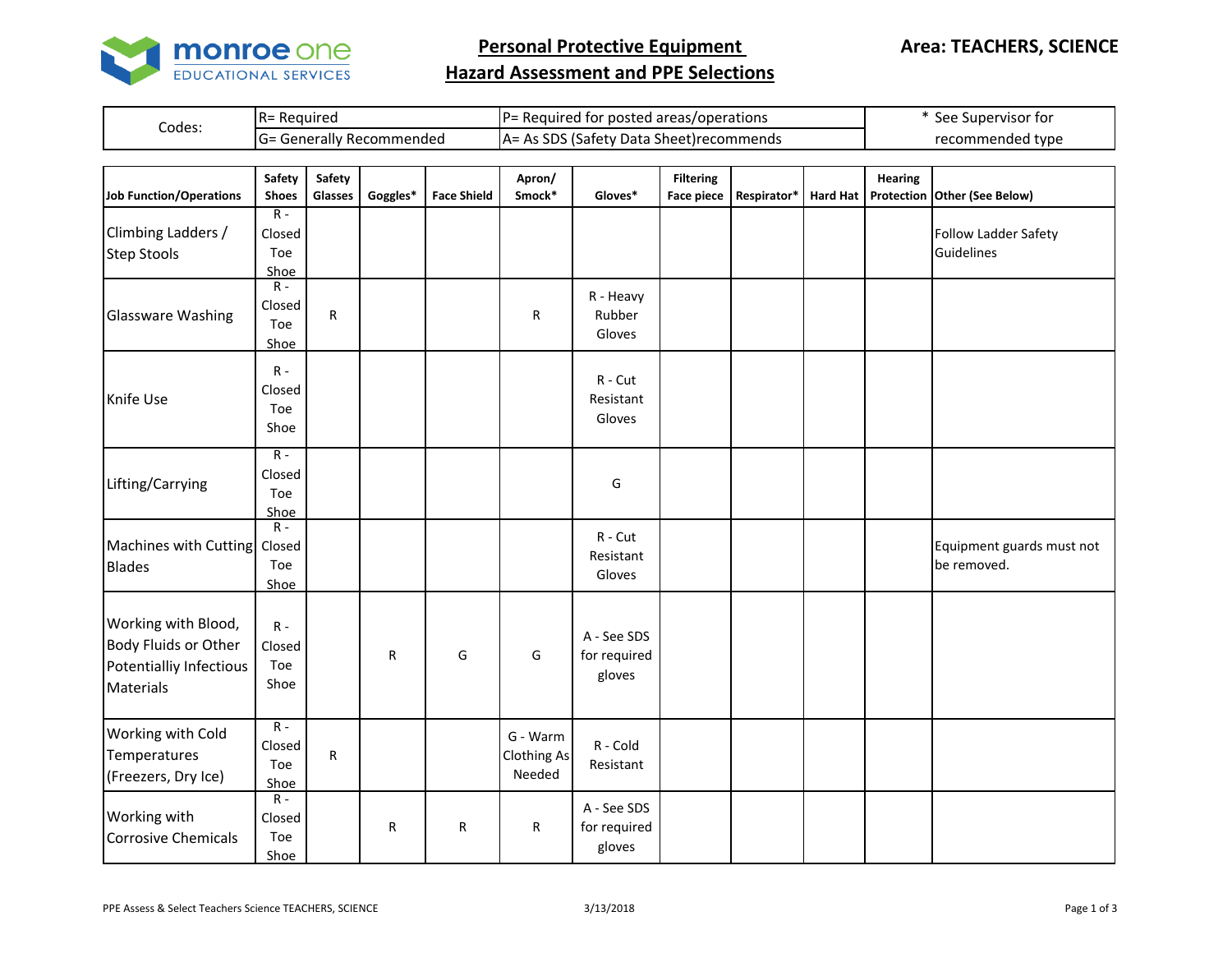

**Personal Protective Equipment** 

## **Hazard Assessment and PPE Selections**

| Codes: | : Reauired<br>$R =$   | ≔י<br>Required for posted areas/operations "                  | See Supervisor for |
|--------|-----------------------|---------------------------------------------------------------|--------------------|
|        | Generally Recommended | $\cdot$ SDS (Safety).<br>v Data Sheet)recommends<br>As<br>IA= | recommended type   |

| <b>Job Function/Operations</b>                                                               | Safety<br><b>Shoes</b>                  | Safety<br>Glasses | Goggles*                               | <b>Face Shield</b> | Apron/<br>Smock* | Gloves*                               | <b>Filtering</b><br><b>Face piece</b> | Respirator* | <b>Hard Hat</b> | <b>Hearing</b> | Protection Other (See Below)                                                              |
|----------------------------------------------------------------------------------------------|-----------------------------------------|-------------------|----------------------------------------|--------------------|------------------|---------------------------------------|---------------------------------------|-------------|-----------------|----------------|-------------------------------------------------------------------------------------------|
| Working with<br>Cryogenic Liquids                                                            | $R -$<br>Closed<br>Toe<br>Shoe          |                   | $\mathsf{R}$                           | $\mathsf{R}$       | R                | R - Heavy<br>Insulated<br>Gloves      |                                       |             |                 |                |                                                                                           |
| Working with<br>Hazardous Powder<br>Chemicals                                                | $R -$<br>Closed<br>Toe<br>Shoe          |                   | $\mathsf{R}$                           |                    | R                | A - See SDS<br>for required<br>gloves |                                       |             |                 |                |                                                                                           |
| Working with Hot<br>Temperatures<br>(Autoclave, Oven,<br>Bunsun Burner, Water<br>Bath, etc.) | $R -$<br>Closed<br>Toe<br>Shoe          | R                 | $R - If$<br>splash<br>hazard<br>exists |                    | R                | R - Heat<br>Resistant                 |                                       |             |                 |                | Hot pads as needed                                                                        |
| Working with Laser<br>Radiation                                                              | $R -$<br>Closed<br>Toe<br>Shoe          |                   | R                                      |                    | R                |                                       |                                       |             |                 |                | Appropriate shaded goggles<br>with optical density based on<br>individual beam parameters |
| Working with Low<br>Hazard Chemicals -<br>High Probability if<br>Splash Exists               | $R -$<br>Closed<br>Toe<br>Shoe          |                   | R                                      | R                  | R                | A - See SDS<br>for required<br>gloves |                                       |             |                 |                |                                                                                           |
| Working with Low<br>Hazard Chemicals -<br>Low Probability if<br>Splash Exists                | $R -$<br>Closed<br>Toe<br>Shoe          |                   | R                                      | G                  | G                | A - See SDS<br>for required<br>gloves |                                       |             |                 |                |                                                                                           |
| Working with Organic<br>Solvents                                                             | $R -$<br>Closed<br>Toe<br>Shoe          |                   | ${\sf R}$                              | G                  | G                | A - See SDS<br>for required<br>gloves |                                       |             |                 |                |                                                                                           |
| Working with<br>Radioactive Materials                                                        | $\overline{R}$<br>Closed<br>Toe<br>Shoe | R                 | $R - If$<br>splash<br>hazard<br>exists |                    | R                | A - See SDS<br>for required<br>gloves |                                       |             |                 |                |                                                                                           |